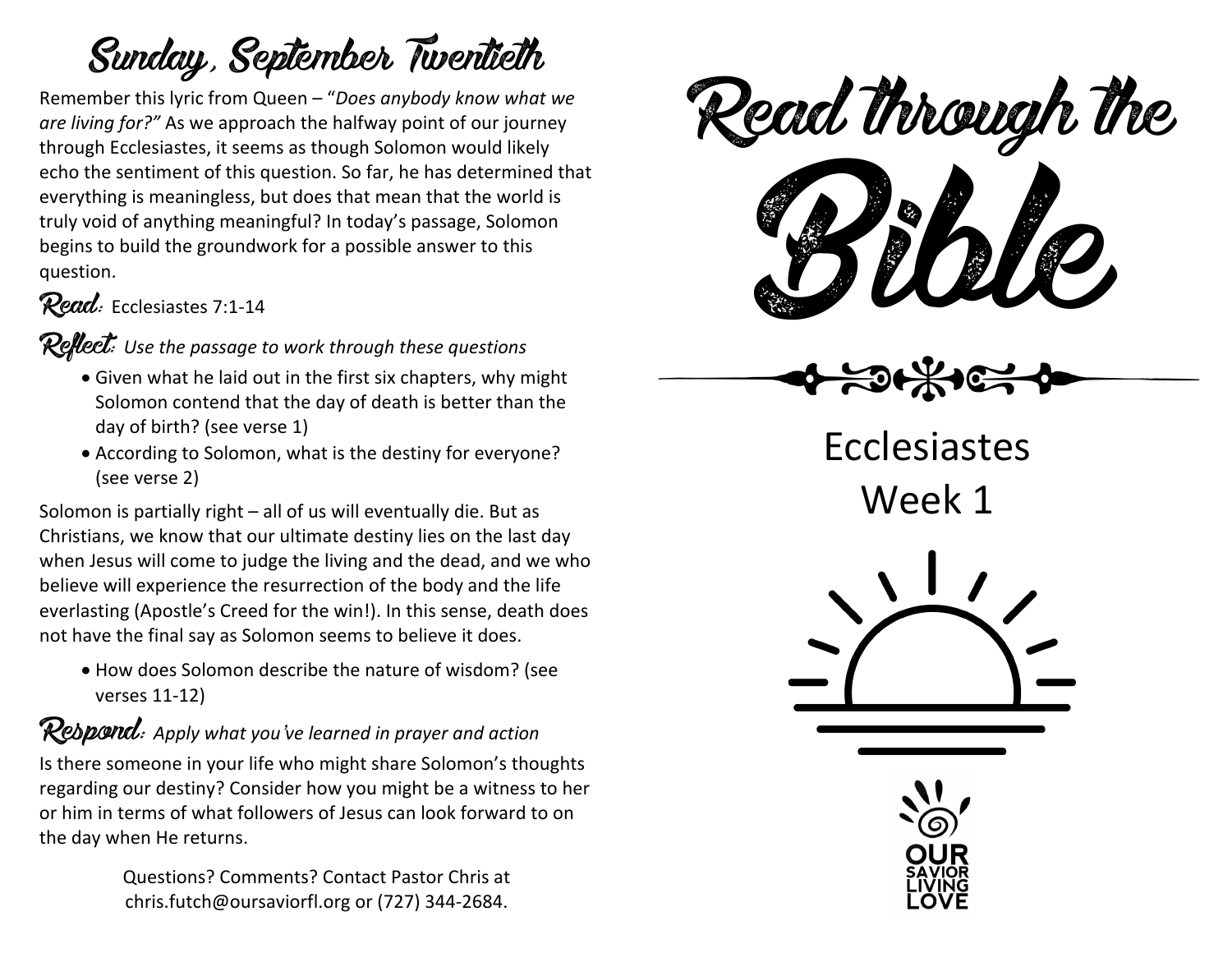## Monday, September Fourteenth

Welcome to our two-week journey through Ecclesiastes! This booklet is laid out to help you walk through a portion of the events in Ecclesiastes every day. Whether you start off your day with this, find some time during your lunch break, or sit down with it before you go to bed, the hope would be for you to engage with the Bible on a consistent basis as God engages you and calls you into His story. May your journey be filled with newfound perspective as you dive into this account of the meaning of life! – Pastor Chris

## Read: Ecclesiastes 1:1-18

#### Reflect: *Use the passage to work through these questions*

For a brief video introduction to Ecclesiastes, please check out our website (oursaviorfl.org) or our Facebook page.

• What is Solomon's initial thesis for his book? (see verse 2)

Solomon's claim that everything is meaningless is a pretty shocking claim given that he was the king of Israel at that time. Would God agree with his assessment?

- According to Solomon, why is there nothing new under the sun? (see verses 3-11)
- Why does Solomon conclude that his quest for wisdom was merely "a chasing after the wind"? (see verses 12-18)

Solomon had everything that the world had to offer – power, riches, fame, you name it. And yet, as he makes clear in this rather depressing account in chapter 1, Solomon desires something more. We'll find out what that 'more' is over these next two weeks!

## Respond: *Apply what you've learned in prayer and action*

As you begin this journey through Ecclesiastes, take some time to think about what is meaningful in your life right now. What are you thankful for? What are you concerned about? In what ways are you looking to grow? Take some time to pray through these things with your heavenly Father. He's listening!

# Saturday, September Nineteenth

In the TV show *The Good Place*, people who die are either sent to "the Good Place" or "the Bad Place." Each person is assigned a numerical score based on their morality and conduct in life, and that number determines where they end up. If they go to "the Good Place," they receive everything they could ever want, but if they end up going to "the Bad Place," they experience an eternity of torture. With this premise in mind, the show begins with a woman who ends up at "the Good Place" by mistake. Not only must she hide her past sins, but she also has to work to fit in as a righteous and virtuous person. In today's passage, Solomon lays out his own philosophy on the nature of the afterlife by providing us with a rather different take than *The Good Place*.

#### Read: Ecclesiastes 6:1-12

#### Reflect: *Use the passage to work through these questions*

- According to Solomon, what is the problem for those who have great wealth, possessions, and honor? (see verses 1-3)
- What conclusion does Solomon make concerning where all people go? (see verse 6)

The Old Testament understanding of the afterlife was murky at best. Solomon, for example, simply assumed that when people die, they all end up in the same place (although he wasn't quite sure where that place was). However, when Jesus came into the world, He revealed the nature of the afterlife as well as the notion that not all will end up in the same place (see Matthew 25:31-46). Today, we can be assured that those of us who are in Christ Jesus will spend eternity with Him!

## Respond: *Apply what you've learned in prayer and action*

Take some time today to thank God the Father for assuring us of our salvation in His Son, Jesus. Specifically, give thanks that we do not have to let our hearts be troubled because we have heard and believed the good news of the Gospel.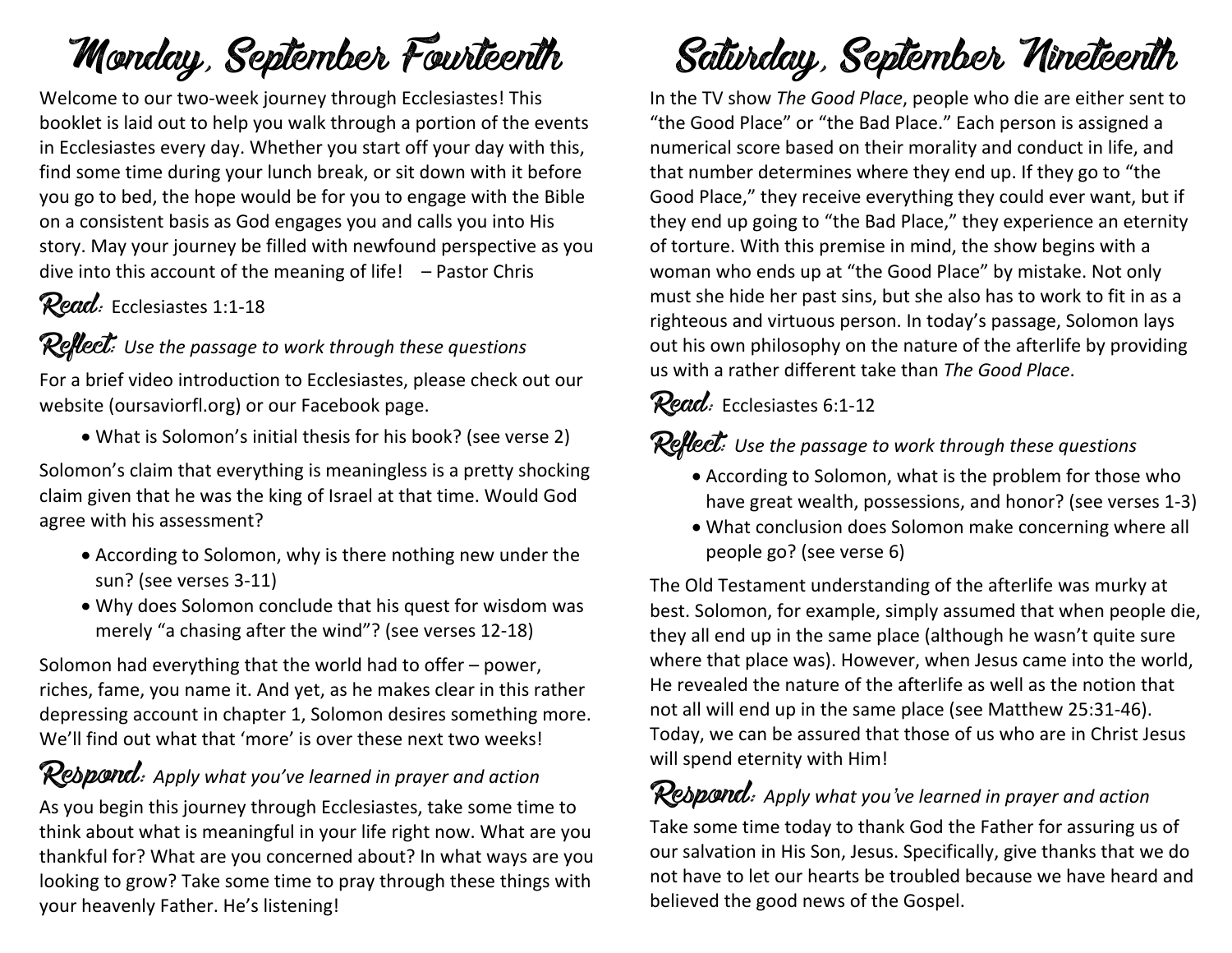# Friday, September Eighteenth

This past summer, a Tennessee state senator was charged with stealing more than \$600,000 in federal grant money in order to pay for personal expenses like her wedding, honeymoon, and later on, her divorce. The money was supposed to fund a nurse training program, but the state senator transferred the cash instead to her own personal accounts. So, how exactly did she get caught? The Health and Human Resources department of Tennessee received an anonymous tip back in 2016 from someone with proof that she had purchased a \$550 Louis Vuitton handbag with the grant money. In today's passage, Solomon points out how this sort of corruption is nothing new under the sun.

### Read: Ecclesiastes 5:1-20

#### Reflect: *Use the passage to work through these questions*

• According to Solomon, what should you do if you make a vow to God? Why might it be better to not make a vow at all? (see verses 4-7)

Jesus echoed Solomon's sentiment in Matthew 5:33-37 by calling on people not to take an oath, but rather to respond with a simple 'yes' or 'no.'

- What should people not be surprised by? (see verses 8-9)
- What problem does Solomon present for those who love money and wealth? (see verse 10)

British Old Testament scholar Derek Kidner provides great insight into this problem: "If anything is worse than the addiction money brings, it is the emptiness it leaves. Man, with eternity in his heart, needs better nourishment than this."

## Respond: *Apply what you've learned in prayer and action*

What sort of value do you place on money and wealth? How do Solomon's words encourage you to guard against the dissatisfaction that can come about from not having "enough"?

# Tuesday, September Fifteenth

Did you know that over the next 10 years, it is estimated that a couple hundred thousand people will be moving to the Tampa Bay area? That may seem like a crazy estimate, but when you think about it for a minute, our area truly has a lot to offer: sun, beaches, professional sports teams, restaurants, museums, and let's not forget, Mazzaro's Italian Market! With so many pleasures all nearby, it's no wonder that Florida is one of the fastest growing states. In today's passage, Solomon talks about his experiences with life's pleasures and provides another sobering conclusion.

## Read: Ecclesiastes 2:1-26

### Reflect: *Use the passage to work through these questions*

- How did Solomon feel after experiencing all of the pleasures that life had to offer? (see verses 1-11)
- While Solomon concluded that it was better to be wise than to be foolish, what did he realize would happen to both the wise person and to the fool? (see verse 16)
- Why does Solomon find work to be meaningless? (see verses 17-21)

Solomon realized that storing up treasures on earth was meaningless because once he died, somebody else would take possession of his treasures, and who knows what she or he would do with them. This is why Jesus tells us to store up our treasures in heaven instead (see Matthew 6:19-21). As Christians, our faith in Jesus provides us with meaning in a seemingly meaningless world!

• Who does Solomon believe is the source of what we experience on earth? (see verses 24-25)

## Respond: *Apply what you've learned in prayer and action*

Think about the pleasures in life that you are currently chasing after. How does they satisfy you? How do they fall short? Consider removing one of those pleasures from your life this week and replacing it with some meaningful time in prayer.